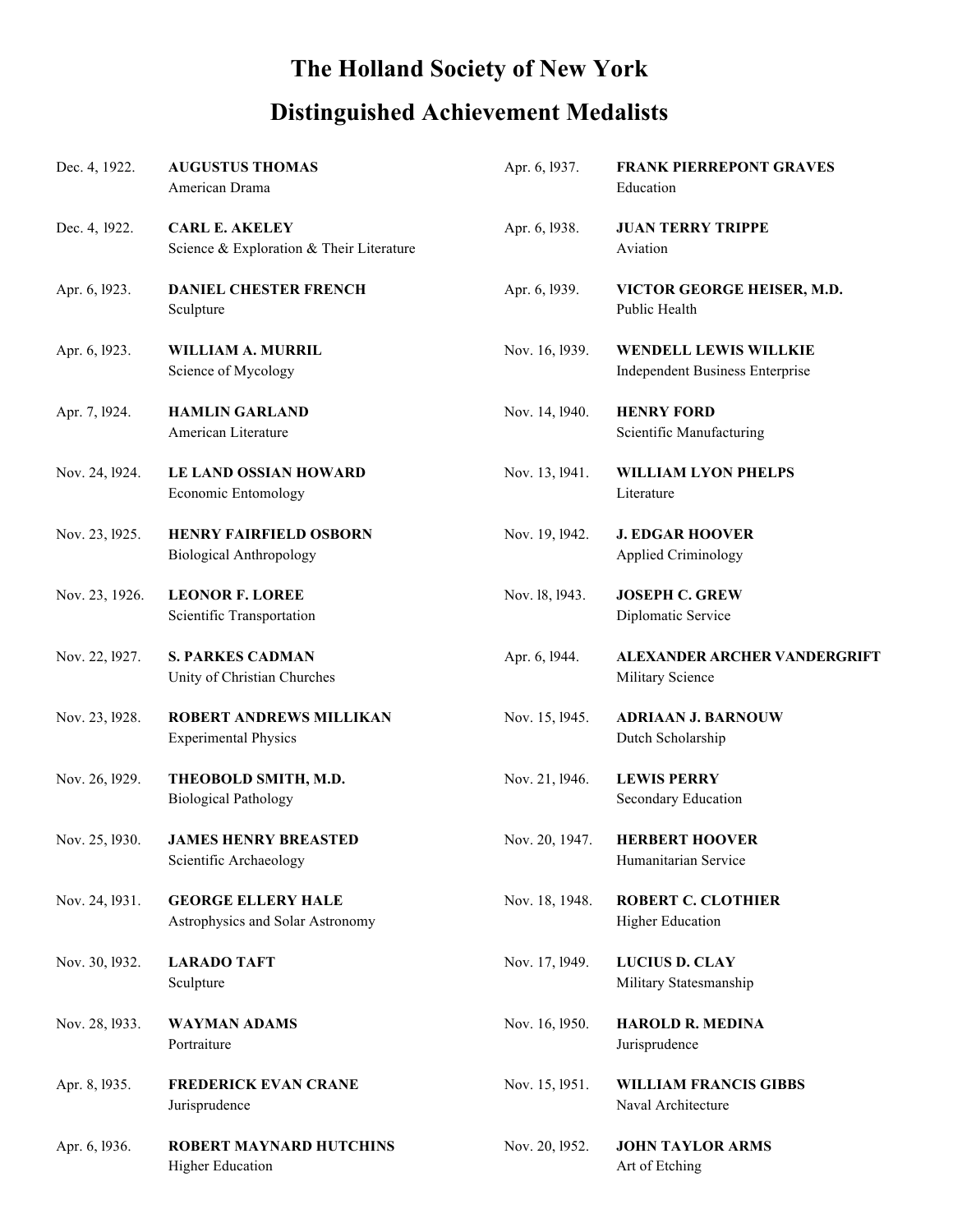| Nov. 19, 1953. | <b>ARTHUR T. VANDERBILT</b><br>Jurisprudence                     | Sep. 21, 1970. | <b>RICHARD MILHOUS NIXON</b><br>President of The United States                                        |
|----------------|------------------------------------------------------------------|----------------|-------------------------------------------------------------------------------------------------------|
| Nov. 18, 1954. | <b>ROBERT MOSES</b><br>Public Works                              | Oct. 20, 1970. | THOMAS J. WATSON, JR.<br>Industrial Leadership                                                        |
| Nov. 18, 1955. | <b>JOHN J. McCLOY</b><br>Public Service                          | Jan. 29, 1972. | DR. JOSEPH M.A.H. LUNS<br><b>International Diplomacy</b>                                              |
| Nov. 16, 1956. | HENRY H. KESSLER, M.D.<br>Outstanding Service to Humanity        | Nov. 14, 1972. | <b>AVERY BRUNDAGE</b><br>Olympic Movement                                                             |
| Nov. 15, 1957. | <b>ROBERT FROST</b><br>American Literature                       | Nov. 14, 1973. | <b>WALTER CRONKITE</b><br>Journalism                                                                  |
| Nov. 14, 1958. | <b>JOHN WILLIAM ANDERSON</b><br>Maritime Achievement             | Nov. 13, 1974. | <b>ALISTAIR COOKE</b><br>Journalism and History                                                       |
| Nov. 13, 1959. | JAMES R. KILLIAN, JR.<br>Marshalling of Scientific Talent        | Nov. 4, 1976.  | <b>BEVERLY SILLS</b><br>American Soprano of Outstanding Ability                                       |
| Oct. 28, 1960. | <b>HYMAN G. RICKOVER</b><br>Founder of the Atomic Navy           | Nov. 2, 1977.  | <b>S. DILLON RIPLEY</b><br>Contribution to the Increase and Diffusion of<br>Knowledge among Americans |
| Nov. 3, 1961.  | <b>DETLEV W. BRONK</b><br>Scientific Achievement                 | Nov. 8, 1978.  | <b>C. DOUGLAS DILLON</b><br>Public Service and Finance                                                |
| Nov. 9, 1962.  | DR. RALPH W. SOCKMAN<br>Religious Leadership                     | Nov. 7, 1979.  | DR. ROGER TORY PETERSON<br>Naturalist, Ornithologist and Artist                                       |
| Nov. 8, 1963.  | HOWARD A. RUSK, M.D.<br>Science of Rehabilitation                | Nov. 14, 1980. | RUTH GORDON AND GARSON KANIN<br>American Theater                                                      |
| Nov. 13, 1964. | <b>RICHARD RODGERS</b><br>American Music                         | Nov. 20, 1981. | <b>LOUIS AUCHINCLOSS</b><br>American Literature                                                       |
| Nov. 10, 1965. | PHILIP YOUNG<br><b>International Relations</b>                   | Nov. 4, 1982.  | <b>AY VAN ANDEL</b><br>Netherlands-American Amity                                                     |
| Nov. 7, 1966.  | DR. MASON W. GROSS<br>Academic Leadership                        | Nov. 2, 1983.  | <b>JACK R. LOUSMA</b><br>American Astronaut                                                           |
| Sep. 25, 1967. | HIS ROYAL HIGHNESS, PRINCE<br><b>BERNHARD OF THE NETHERLANDS</b> | Nov. 2, 1984.  | <b>BRENDAN GILL</b><br>Journalism                                                                     |
| Nov. 19, 1968. | <b>GENERAL W.C. WESTMORELAND</b><br>Chief of Staff, U.S. Army.   | Nov. 7, 1985.  | DR. J.W. SCHULTE NORDHOLT<br>American History                                                         |
| Jan. 8, 1969.  | <b>LYNDON BAINES JOHNSON</b><br>President of the United States   | Nov. 4, 1986.  | <b>EDMUND MORRIS</b>                                                                                  |
| Oct. 29, 1969. | THE HON. W. AVERELL HARRIMAN<br>Public Service                   | Nov. 5, 1987.  | Literature<br>DR. NORMAN VINCENT PEALE<br>Religious Leadership                                        |